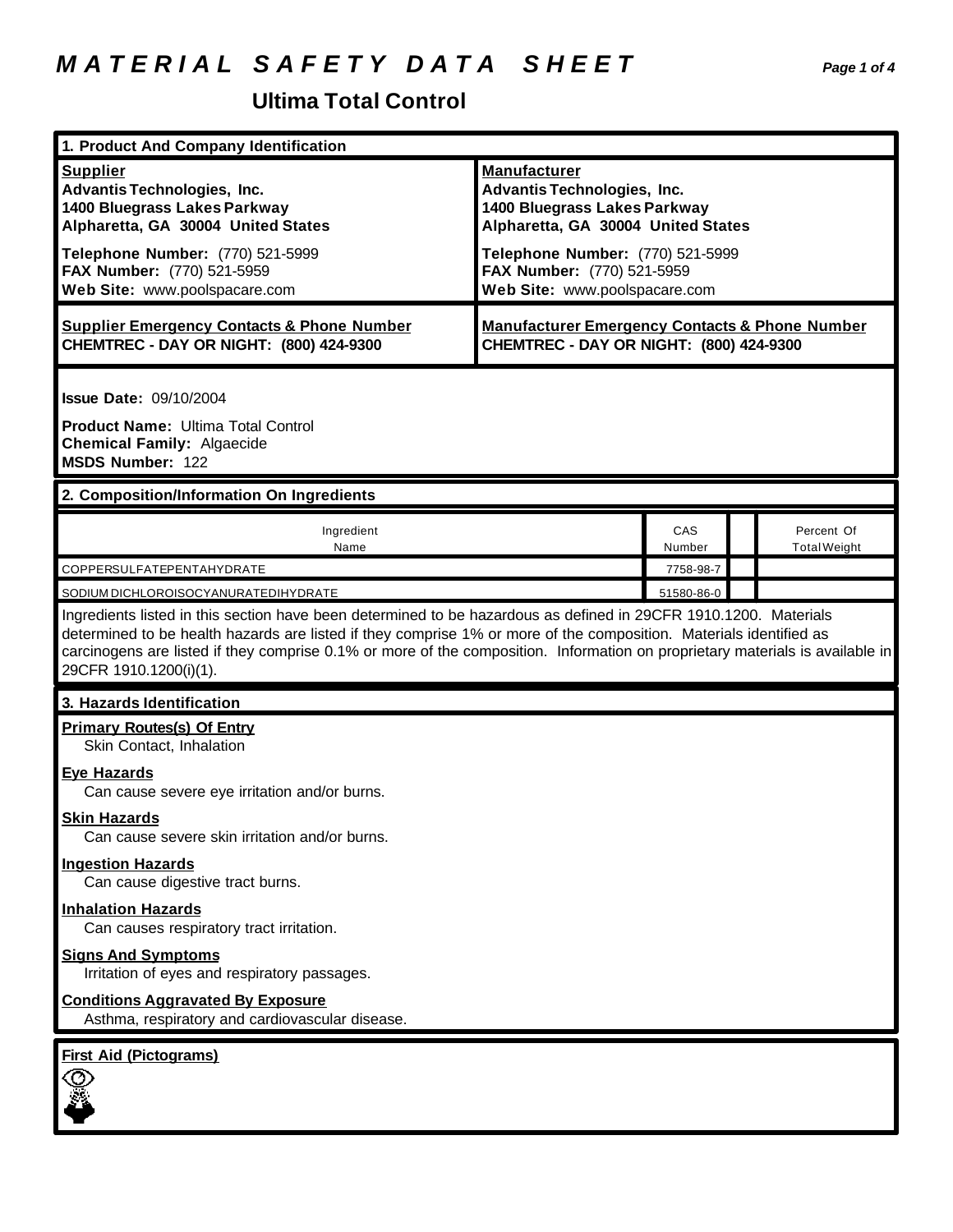# *M A T E R I A L S A F E T Y D A T A S H E E T Page 2 of 4*

### **Ultima Total Control**

#### **4. First Aid Measures**

#### **Eye**

In case of contact, hold eyelids apart and immediately flush eyes with plenty of water for at least 15 minutes. Get medical attention immediately.

#### **Skin**

In case of contact, immediately flush skin with soap and plenty of water.

#### **Ingestion**

Wash mouth thoroughly with plenty of water. Drink large amounts of water. Avoid Alcohol. Contact a physician or poison control.

#### **Inhalation**

If inhaled, remove to fresh air.

#### **Fire Fighting (Pictograms)**



### **5. Fire Fighting Measures**

**Flash Point:** n/a °F

#### **Extinguishing Media**

In case of fire, soak (flood) with water. CAUTION DO NOT USE DRY CHEMICAL

#### **Fire Fighting Instructions**

Firefighters should wear self-contained breathing apparatus and full protective gear.

#### **6. Accidental Release Measures**

Do not apply water unless directed to do so by a hazardous materials expert. Clean up spill immediately. Sweep up and remove immediately. Use appropriate containers to avoid environmental contamination.

#### **Handling & Storage (Pictograms)**



#### **7. Handling And Storage**

#### **Handling And Storage Precautions**

**Keep out of reach of children.** Store material in a cool and dry place.

#### **Storage Precautions**

Keep out of reach of children. Store in a cool dry place. Do not Reuse container. Keep away from other types of chlorinated compounds and organic material. KEEP AWAY FROM AMMONIA AND AMMONIA COMPOUNDS.

#### **Work/Hygienic Practices**

Use safe chemical handling procedures suitable for the hazards presended by this material.

#### **Protective Clothing (Pictograms)**

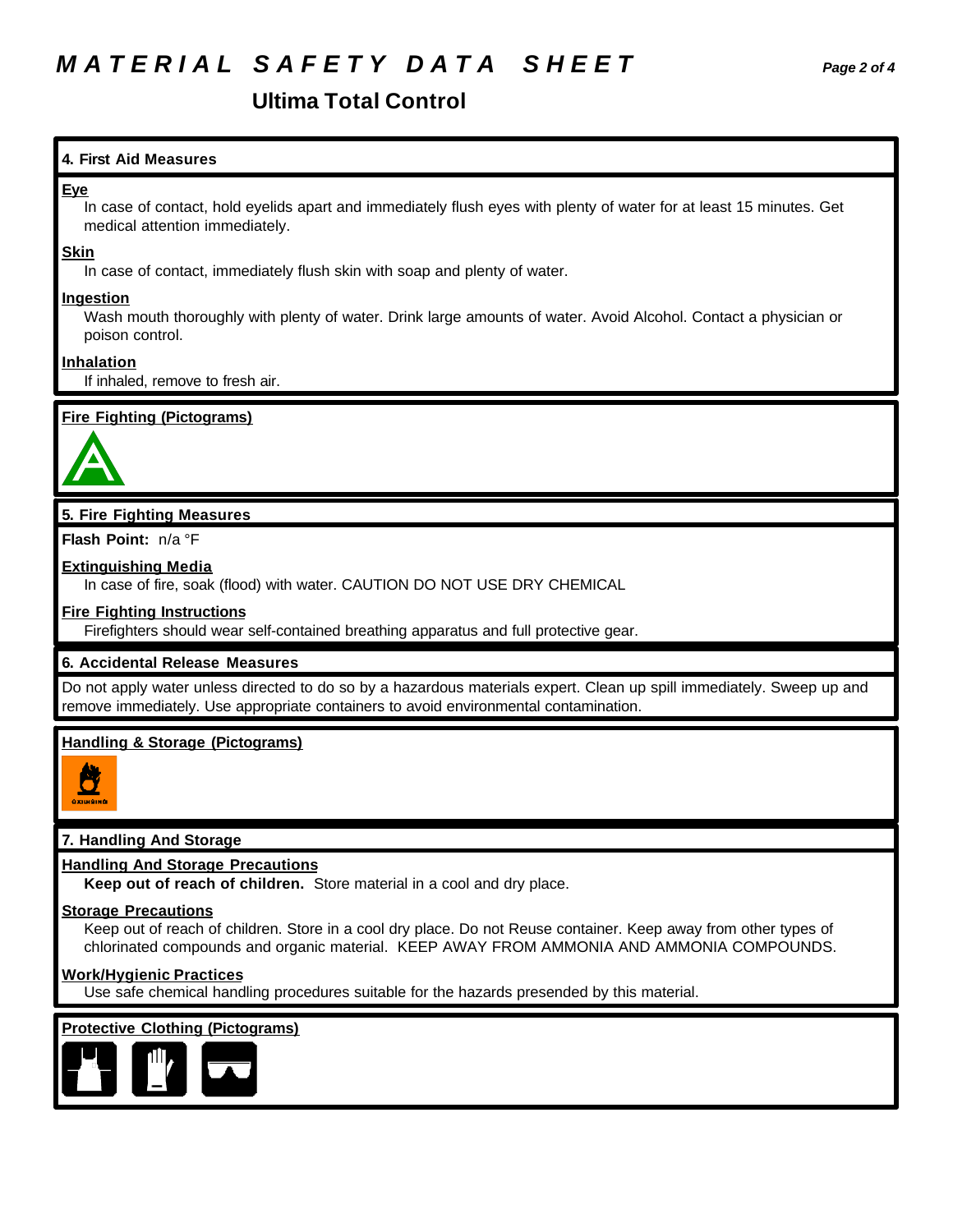## *M A T E R I A L S A F E T Y D A T A S H E E T Page 3 of 4*

## **Ultima Total Control**

| 8. Exposure Controls/Personal Protection                                                                                                                                                                                                                                                                                                                                                   |
|--------------------------------------------------------------------------------------------------------------------------------------------------------------------------------------------------------------------------------------------------------------------------------------------------------------------------------------------------------------------------------------------|
| <b>Engineering Controls</b><br>Assure good general ventilation.                                                                                                                                                                                                                                                                                                                            |
| <b>Eye/Face Protection</b><br>Safety glasses with side shields or goggles.                                                                                                                                                                                                                                                                                                                 |
| <b>Skin Protection</b><br>Chemical-resistant gloves. Wear long sleeves.                                                                                                                                                                                                                                                                                                                    |
| <b>Respiratory Protection</b><br>USBM approved respirator with appropriate canister. When dusty conditions are encountered, wear an approved<br>respirator with chlorine cartridge for protection against chlorine gas and dust/mist per-filters.                                                                                                                                          |
| 9. Physical And Chemical Properties                                                                                                                                                                                                                                                                                                                                                        |
| <b>Appearance</b><br>White and Blue Granules                                                                                                                                                                                                                                                                                                                                               |
| <b>Odor</b><br>Mild chlorine-like odor.                                                                                                                                                                                                                                                                                                                                                    |
| <b>Chemical Type: Mixture</b><br><b>Physical State: Solid</b><br>Melting Point: Decomposes °F<br>Boiling Point: n/a °F<br>Specific Gravity: 1.029<br>Molecular Weight: NOT DETERMINED<br>Percent Volitales: NOT VOLATILE<br>Vapor Pressure: NOT VOLATILE<br>pH Factor: 7-7.5 At a Concentration Of 1% solution in water<br>Solubility: 20% IN WATER<br><b>Evaporation Rate: &gt; Water</b> |
| 10. Stability And Reactivity                                                                                                                                                                                                                                                                                                                                                               |
| <b>Stability: STABLE</b><br>Hazardous Polymerization: WILL NOT OCCUR                                                                                                                                                                                                                                                                                                                       |
| <b>Conditions To Avoid (Stability)</b><br>Heating above 240C (464F).                                                                                                                                                                                                                                                                                                                       |
| <b>Incompatible Materials</b><br>Organic materials, reducing agents, nitrogen containing materials, other oxidizers, acids, bases, oils, grease,<br>sawdust, dry fire extinguishers containing monoammonium compounds.                                                                                                                                                                     |
| <b>Hazardous Decomposition Products</b><br>Nitrogen trichloride, chlorine, carbon monoxide.                                                                                                                                                                                                                                                                                                |
| 11. Toxicological Information                                                                                                                                                                                                                                                                                                                                                              |
| No Data Available                                                                                                                                                                                                                                                                                                                                                                          |
| 12. Ecological Information                                                                                                                                                                                                                                                                                                                                                                 |
| No Data Available                                                                                                                                                                                                                                                                                                                                                                          |

### **13. Disposal Considerations**

Dispose in accordance with applicable federal, state and local government regulations.